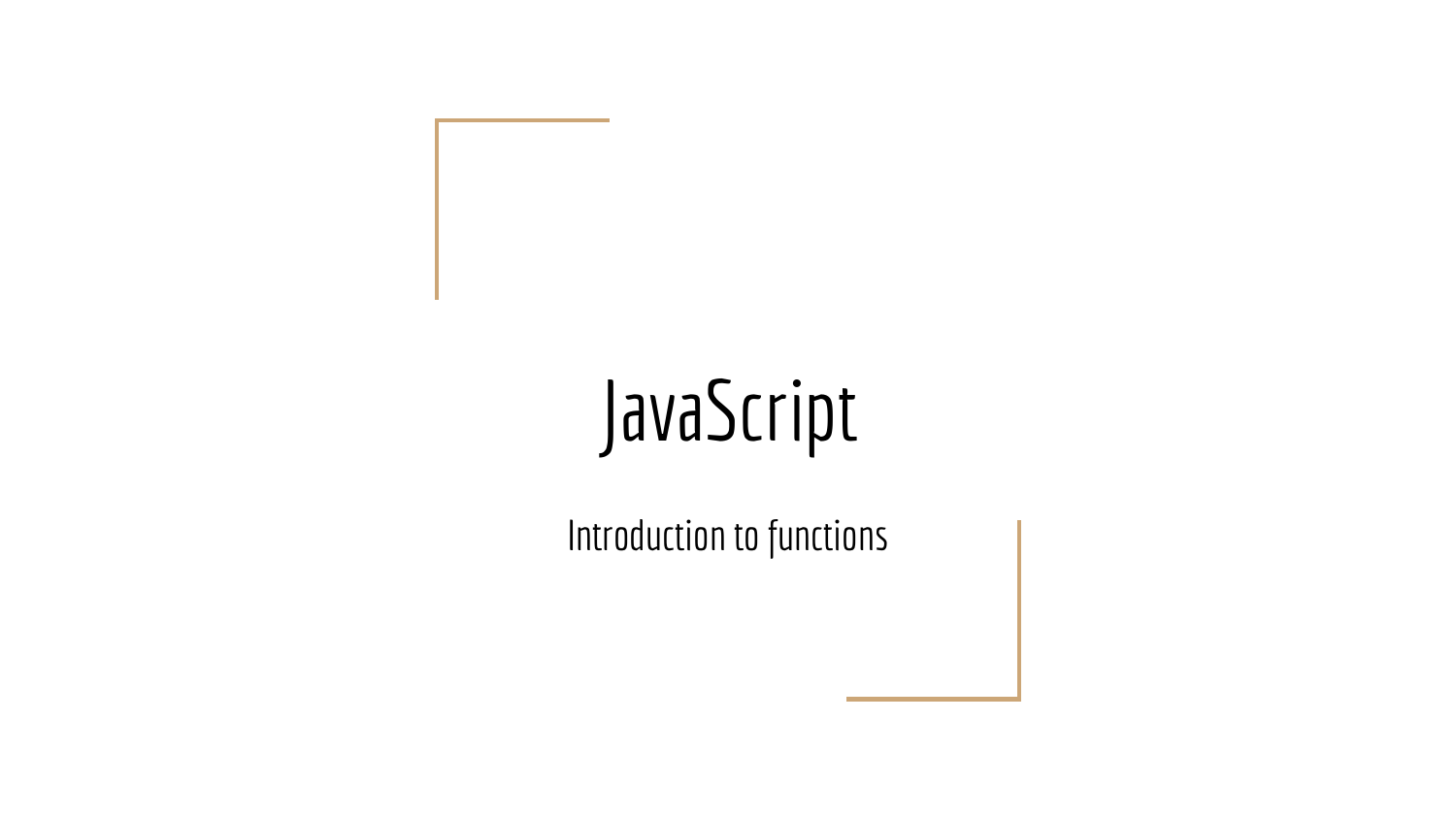

*As I was going to St. Ives, I met a man with seven wives.*

*Every wife had seven sacks, and every sack had seven cats, and every cat had seven kittens. Kittens, cats, sacks, and wives, how many were going to St. Ives?*

**Your task: write a program in JavaScript to find the answer!**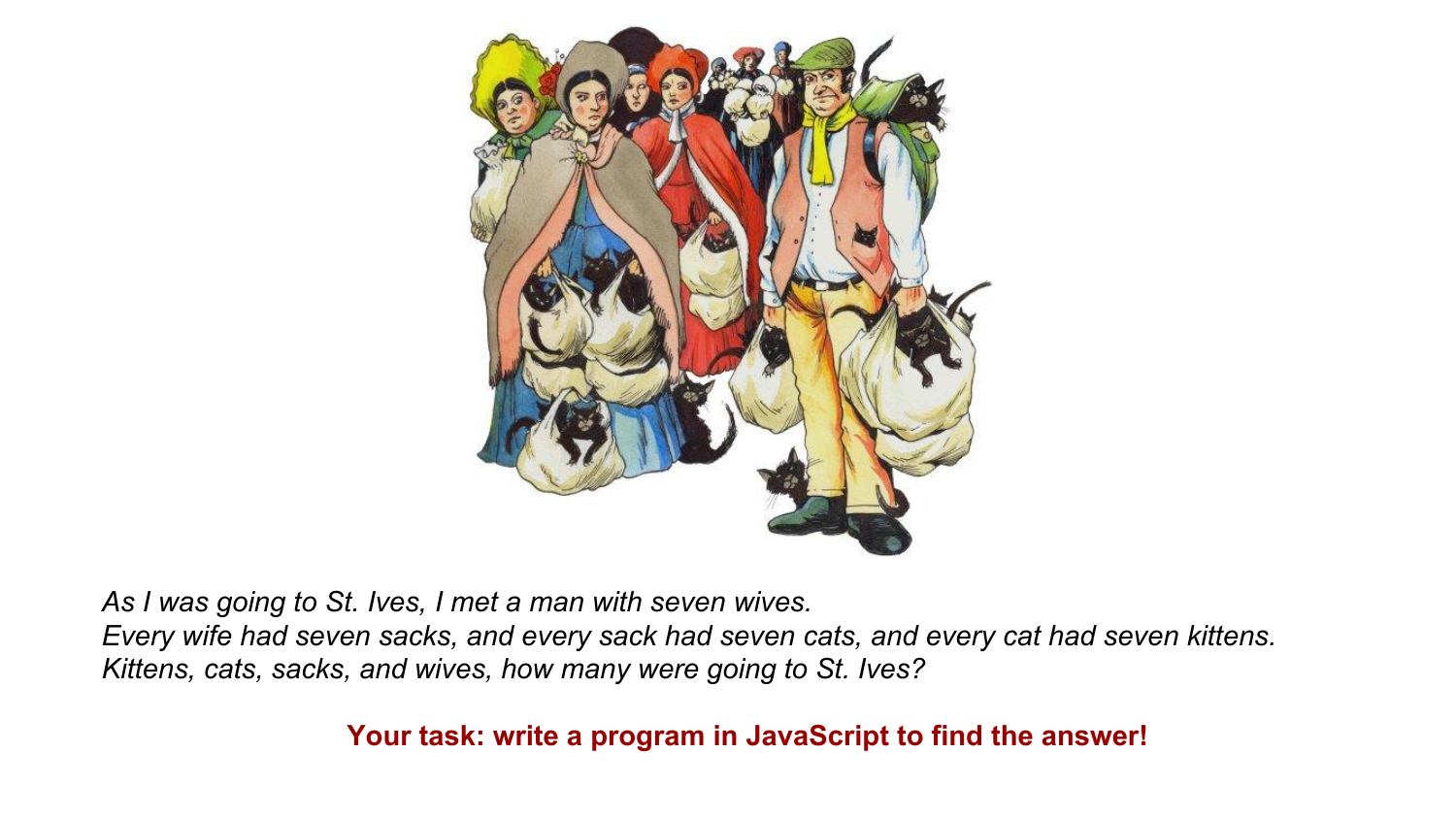- 1.  $7+(7*7)+(7*7*7)+(7*7*7*7)$
- 2. Make code more expressive > help readers understand it
	- *○ How can we do that?*

#### 3. **Give names to its parts**:

○ We have 4 numbers; each means something particular. Use the console:

```
> wives = 7
```

```
> sacks = 7 * 7
```

```
> cats = 7 * 7 * 7
```

```
> kittens = 7 * 7 * 7 * 7
```

```
> total = wives + sacks + cats + kittens
```

```
> 2800
```
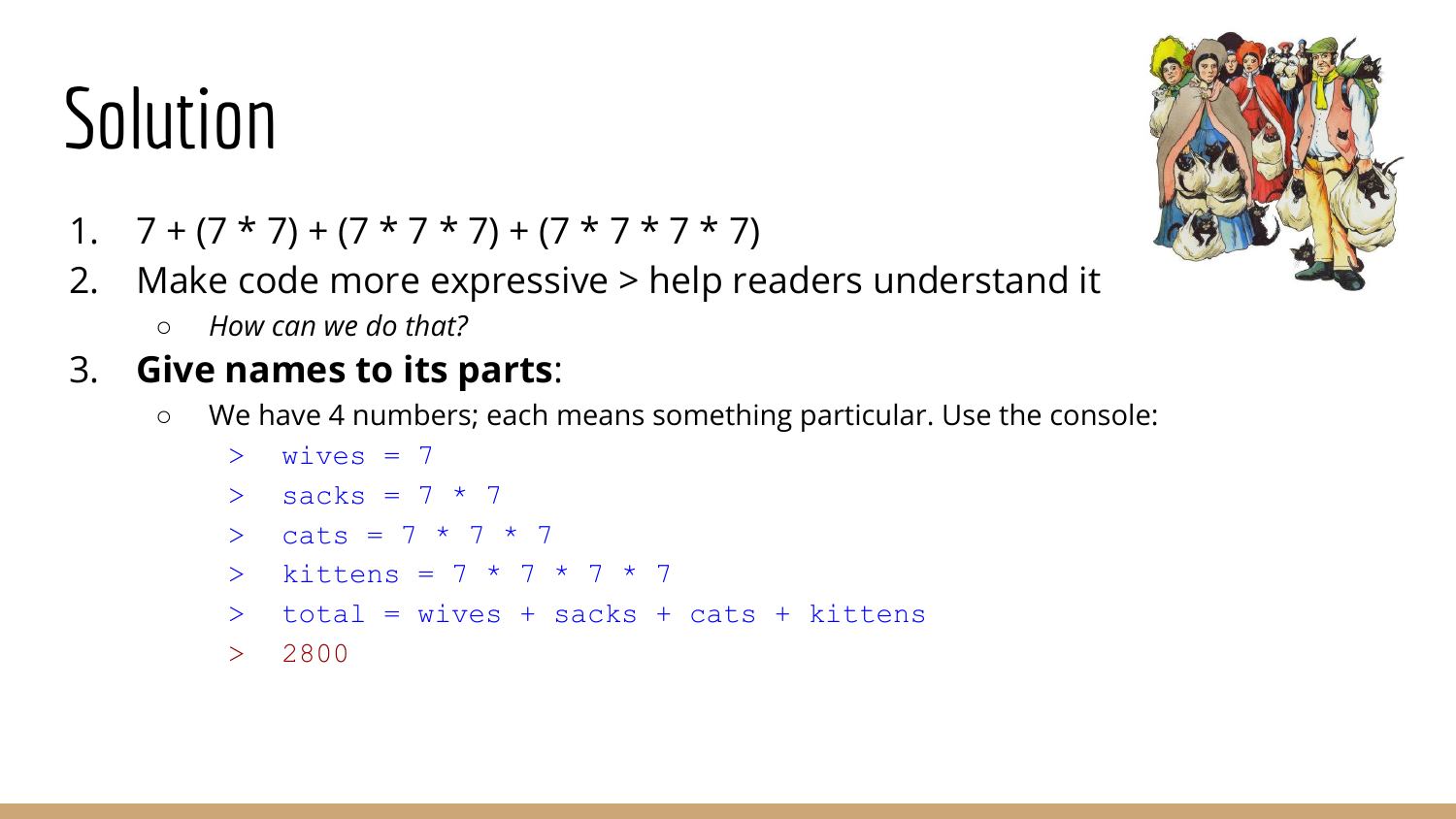```
wives = 7sacks = 7 * 7\text{cats} = 7 * 7 * 7kittens = 7 * 7 * 7 * 7total = wives + sacks + cats + kittens
```
- 4. ...but those " \*7 " also mean something!
	- There is a relationship between the number of wives and the number of sacks, the number of cats, etc…
- 5. Our statements don't say anything about that.
	- Let's fix it!

```
> wives = 7
```
- $>$  sacks =  $7 *$  wives
- $>$  cats =  $7 *$  sacks
- $>$  kittens =  $7 *$  cats
- $>$  total = wives + sacks + cats + kittens
- > 2800

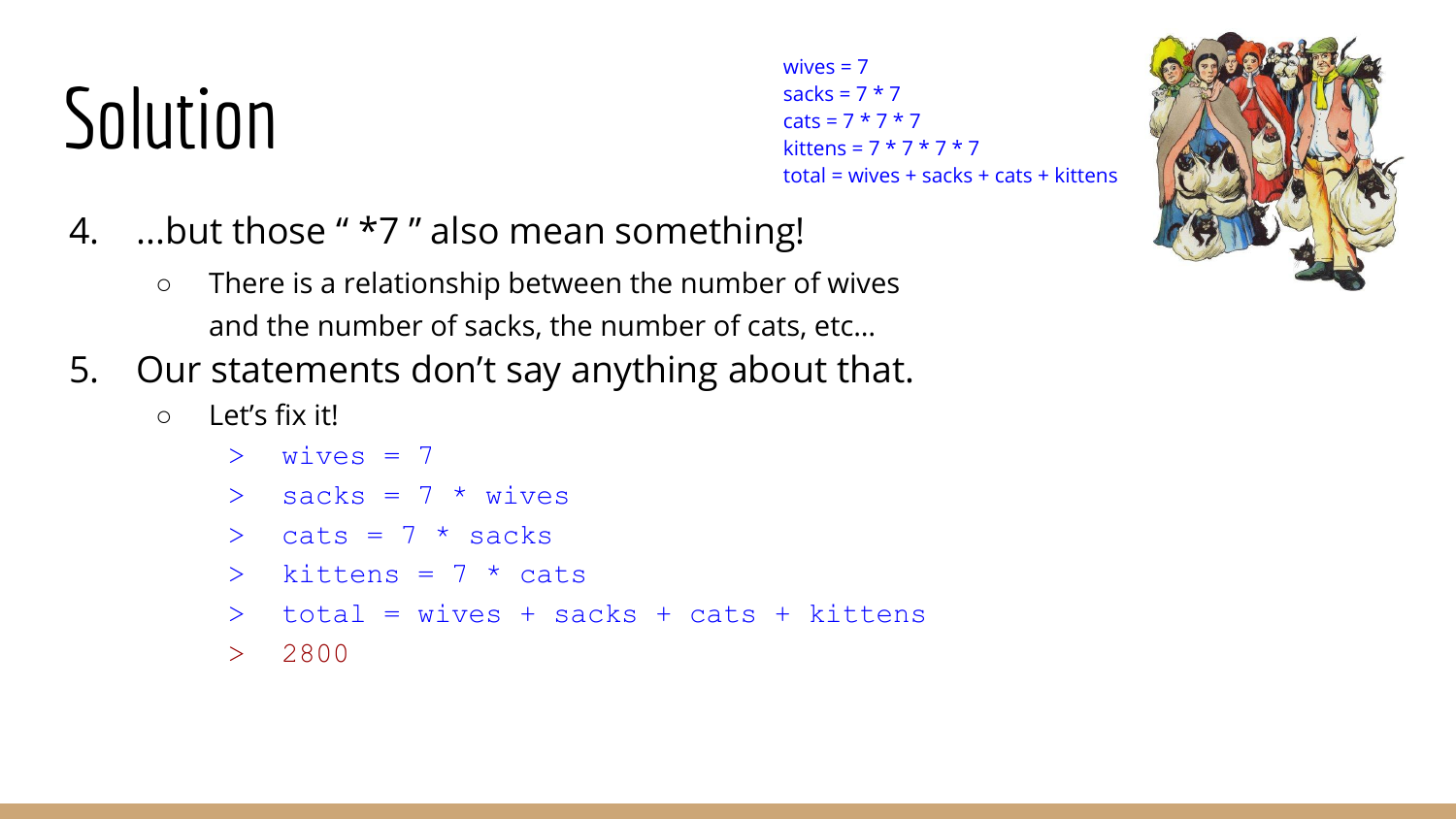- 4. Now let's turn this code into a program!
	- Download ives.html
	- Create a file ives.js and link it to ives.html
	- Place your code into ives.js + **make it valid JavaScript**

```
var wives = 7;
var sacks = 7 * wives ;
var cats = 7 * sacks ;
var kittens = 7 * \text{ cats} ;
var total = wives + sacks + cats + kittens ;
```
- 5. But how do we "see" the answer?
	- Console: a "conversation" with an interpreter: read > evaluate > print > do it again
	- Program: set of explicit instructions. To display anything, we have to say that explicitly!

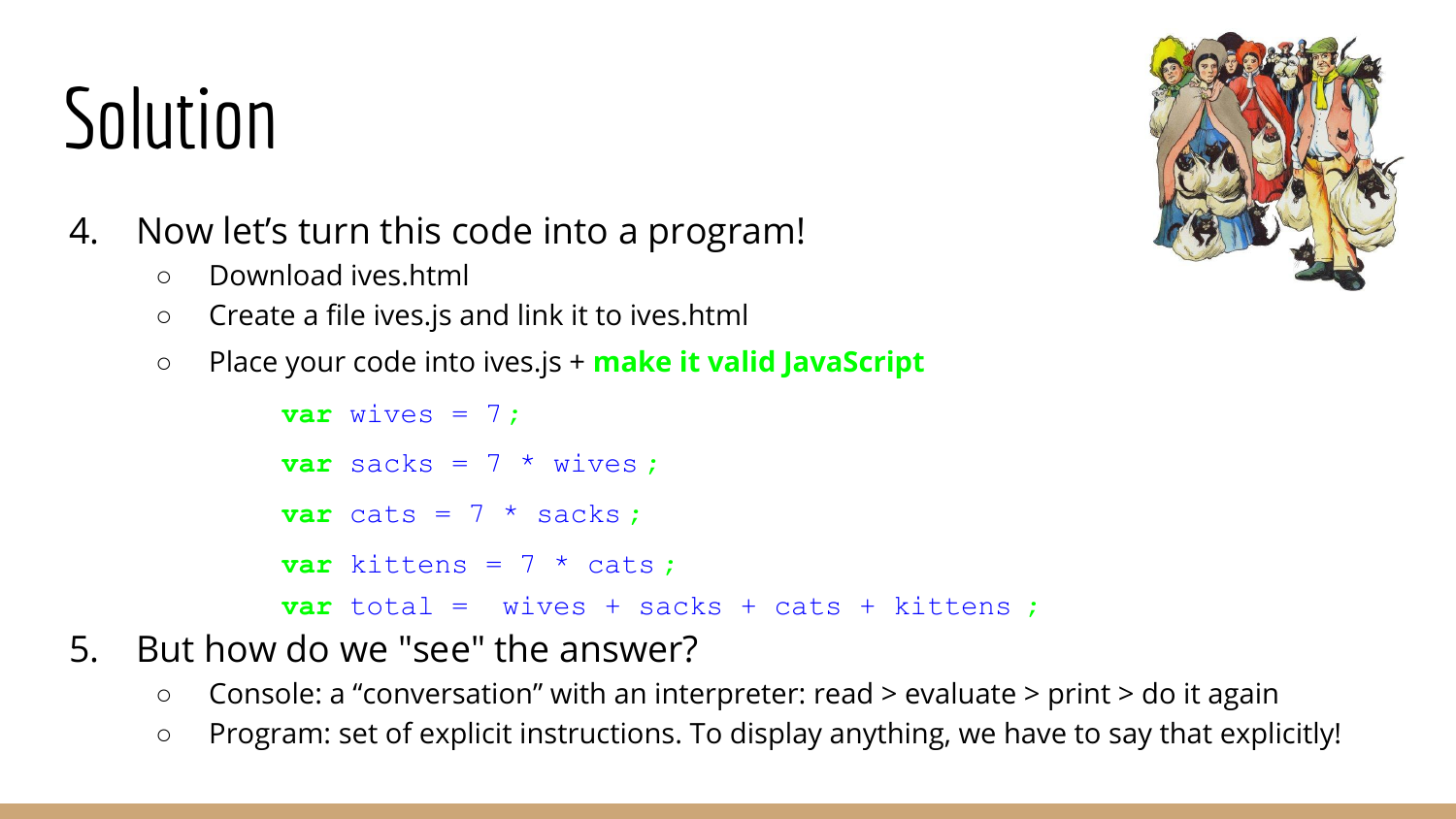- 6. In a traditional programming setting, it's easy:
	- in python: print(total)
	- in Windows (or Mac): click the executable file/icon
- 7. But we are inside *a browser* i.e., our "computer" *is* the browser! How do we display something?
- 8. We use our web page!
	- we use alert(total);
	- or something better >>

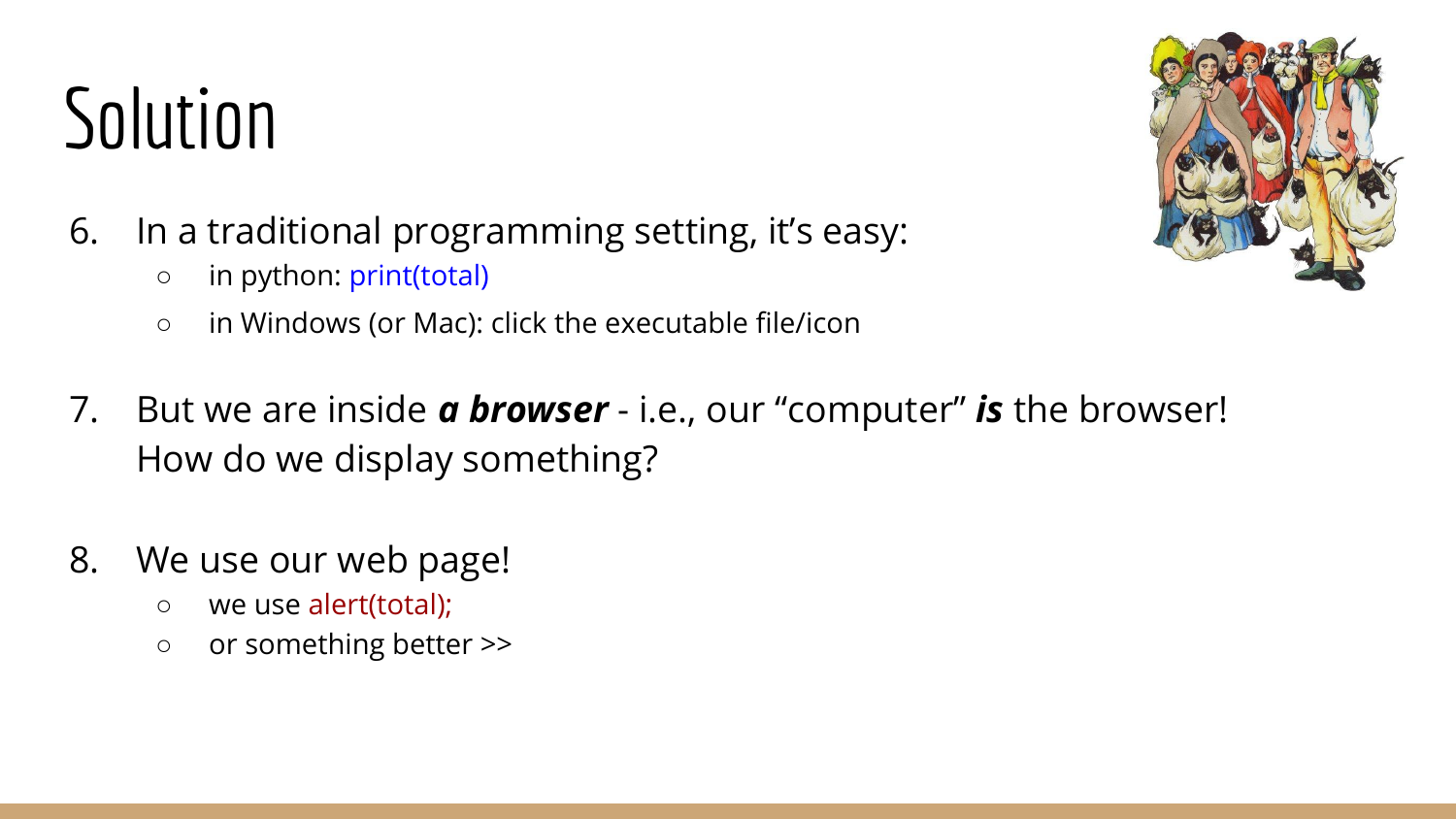### ...A reminder

- We can use JavaScript to access content:
	- document.querySelector("**your-selector**");
	- document.querySelector("h1"); returns the first H1 element
	- myHeader = document.querySelector("h1");

assigns the first H1 element to variable **myHeader**

- We can use JavaScript to modify content:
	- $\circ$  document.querySelector("h1").innerText = "whatever text you like";
	- sets the text of the first H1 element to this text: whatever you like
	- document.querySelector("h1").innerHTML = "whatever <b>HTML</b> you like";
	- sets the inner HTML of the first H1 element to: whatever **HTML** you like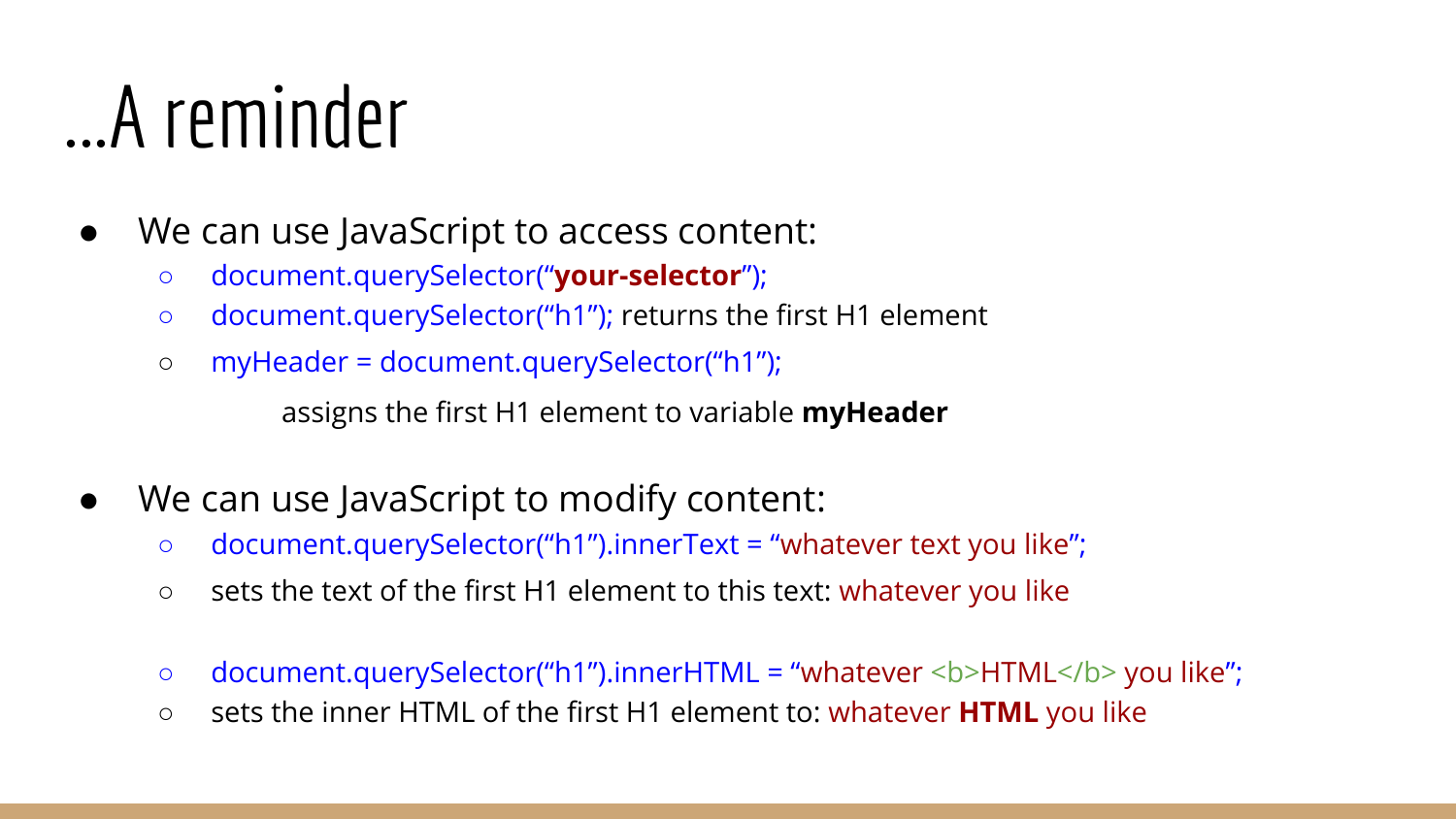```
var wives = 7:
var sacks = 7 * wives:
var cats = 7 * sacks;
var kittens = 7 * \text{ cats};
var total = wives + sacks + cats + kittens;
```
//get the paragraph where you want to display the result var target = document.querySelector(".answer");

```
//get the current text of that paragraph
var currentText = target.innerText;
```
//add a space and the result to the current text and assign to the paragraph  $target.innerText = currentText + " " + total;$ 

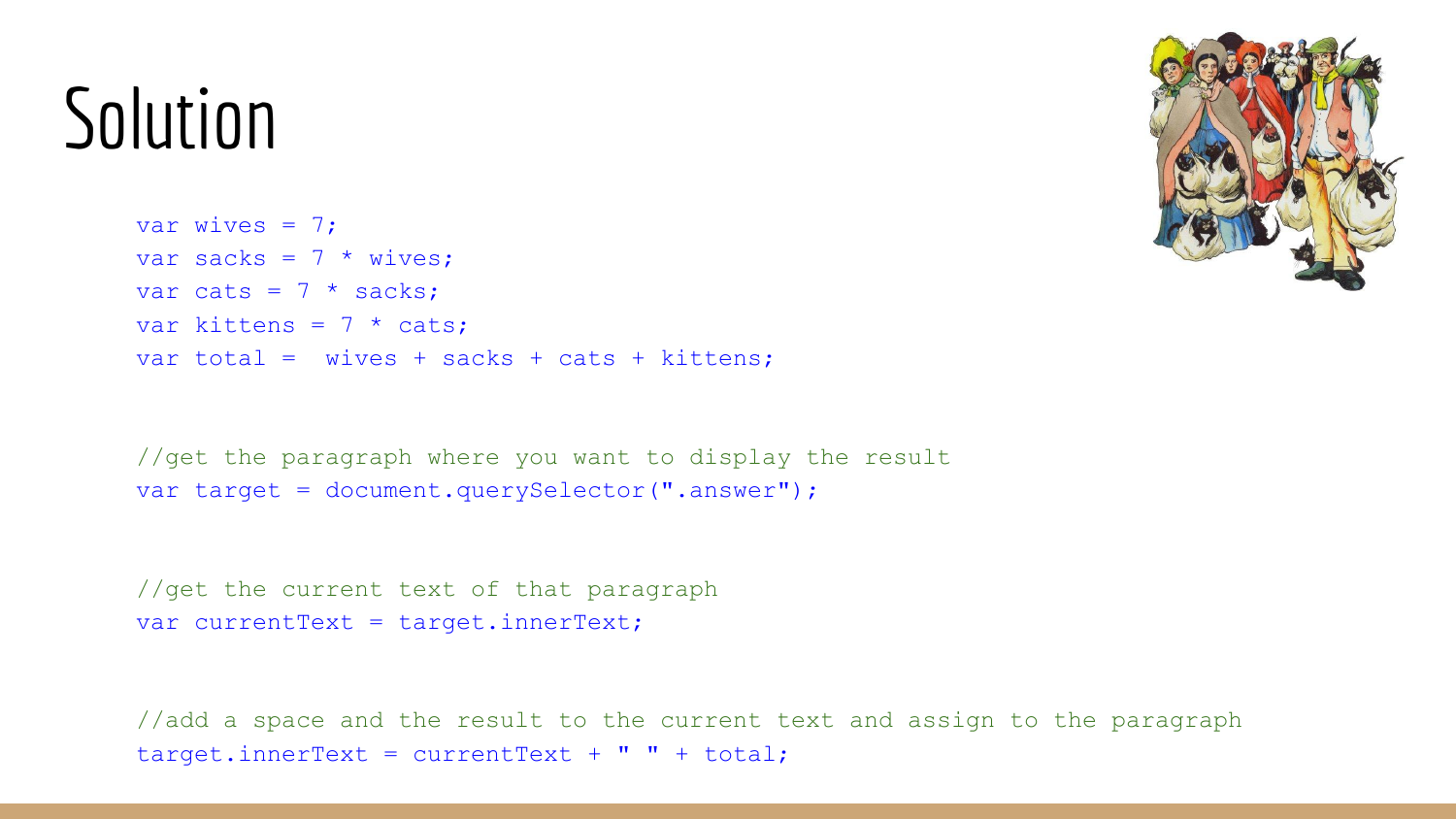#### A new twist...

What if there are more wives?

```
var wives = 7;
var sacks = 7 * wives:
var cats = 7 * sacks;
var kittens = 7 * \text{ cats};
var total1 = wives + sacks + cats + kittens:
var target1 = document.querySelector(".answer1");
var currentText = target1.innerText;
target1.innerText = currentText + " " + total1;
```

```
var wives = 8;
var sacks = 8 * wives:
var cats = 8 * sacks;
var kittens = 8 * \text{ cats};
var total2 = wives + sacks + cats + kittens;
var target2 = document.querySelector(".answer2");
var currentText = target2.innerText;
target2.innerText = currentText + " " + total2;
```


```
var wives = 9;
var sacks = 9 * wives;
var cats = 9 * sacks:
var kittens = 9 * \text{ cats};
var total3 = wives + sacks + cats + kittens;
var target3 = document.querySelector(".answer3");
var currentText = target3.innerText;
target3.innerText = currentText + " " + total3;
```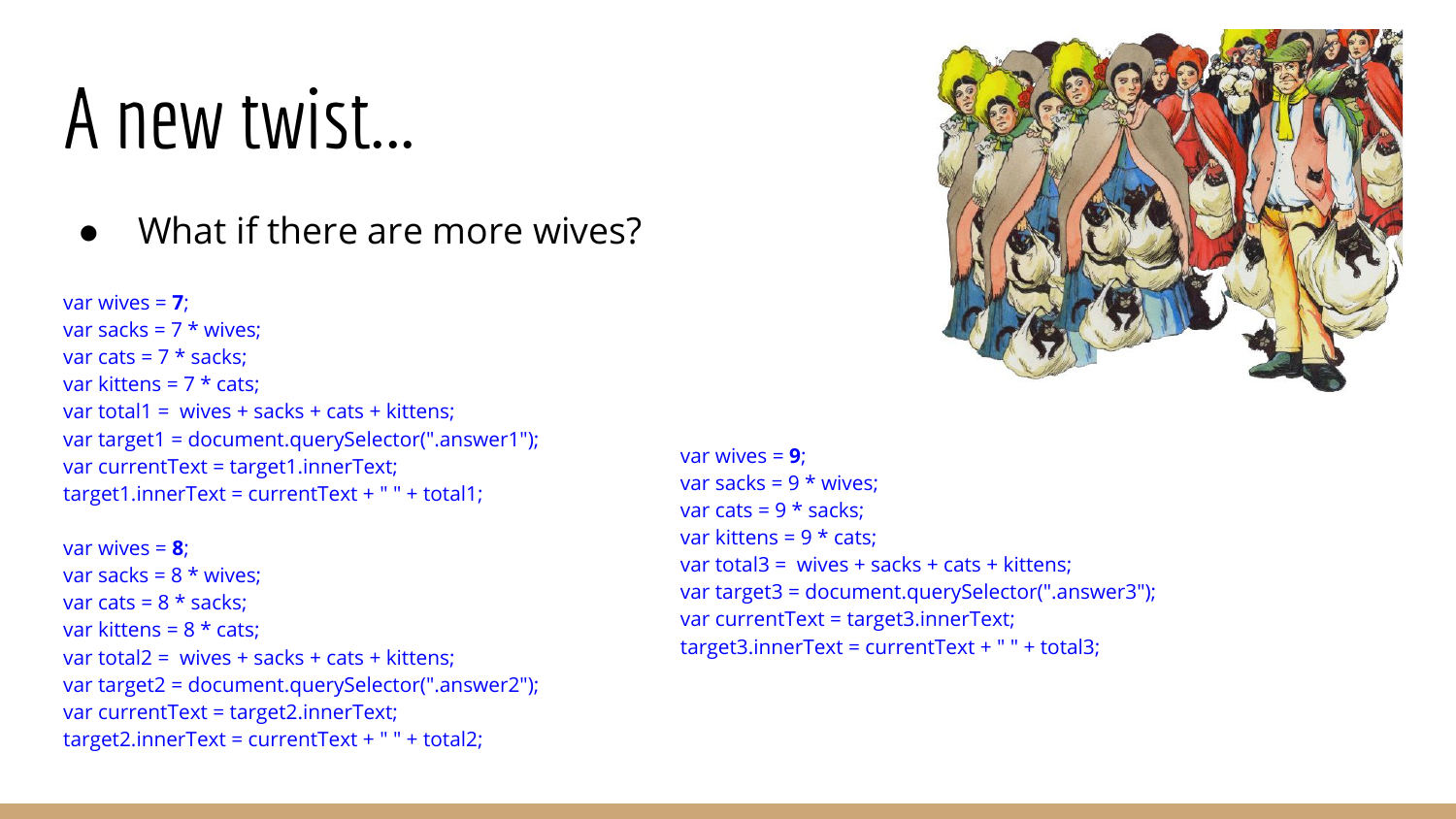#### ...as per your textbook:

# This is turrible!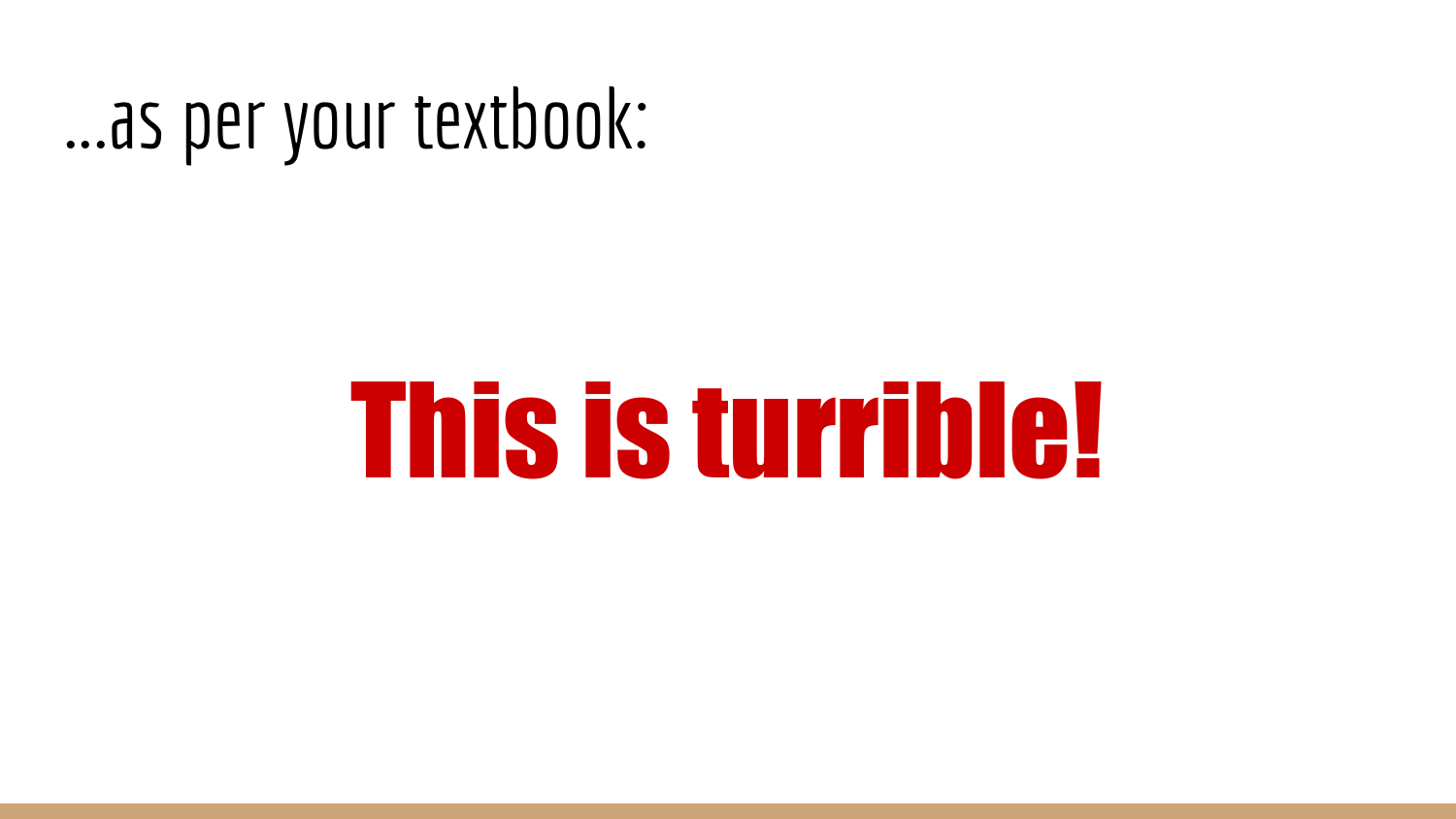## Let's use a function!

- A function:
	- is a named piece of code
	- that groups statements together
	- and makes code reusable
- How to use a function:
	- 1. Declare the function
	- 2. Call the function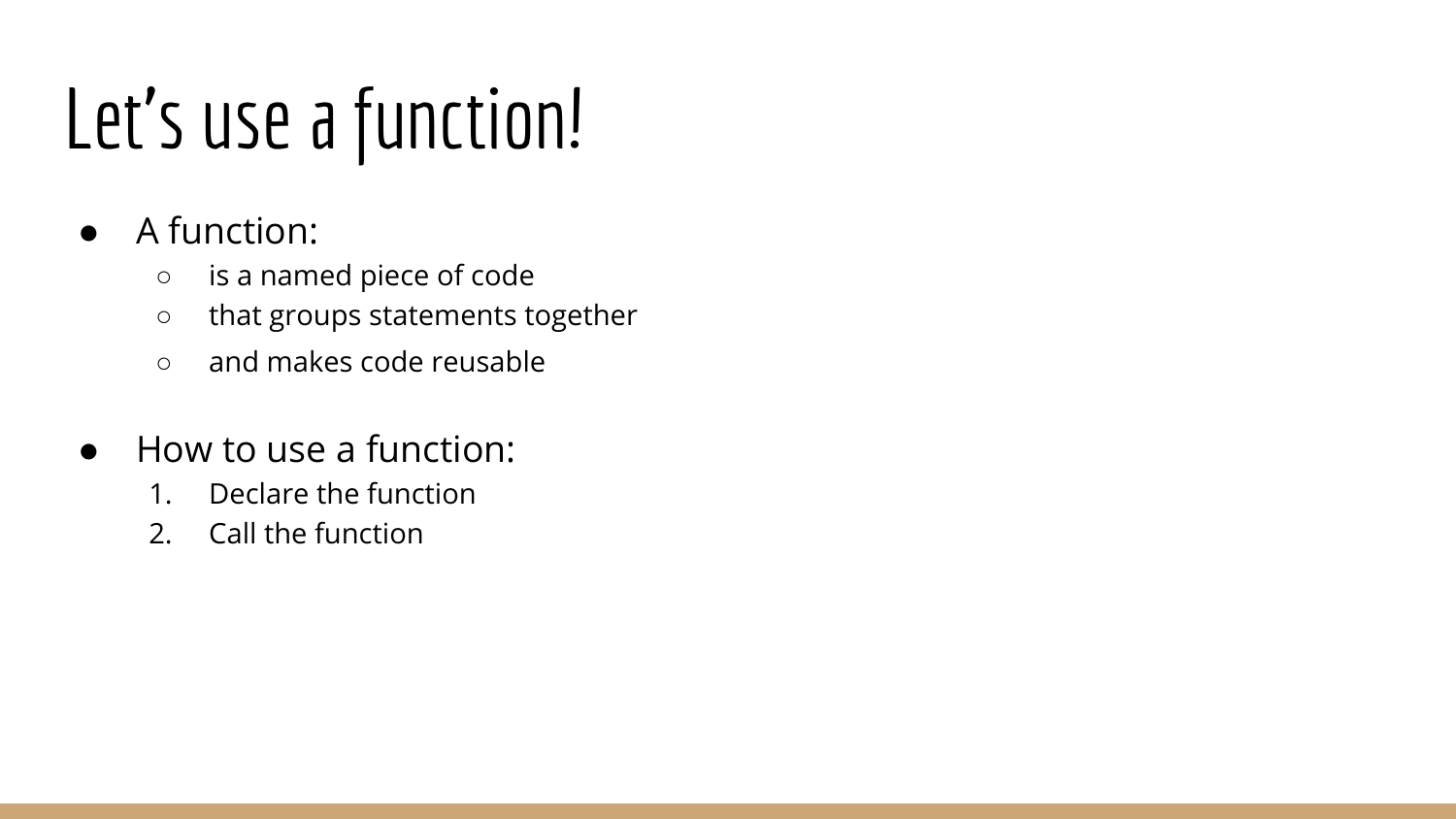## Simple example of a function

```
//declare the function
function saySomething() {
   alert("something");
}
```
//call the function saySomething();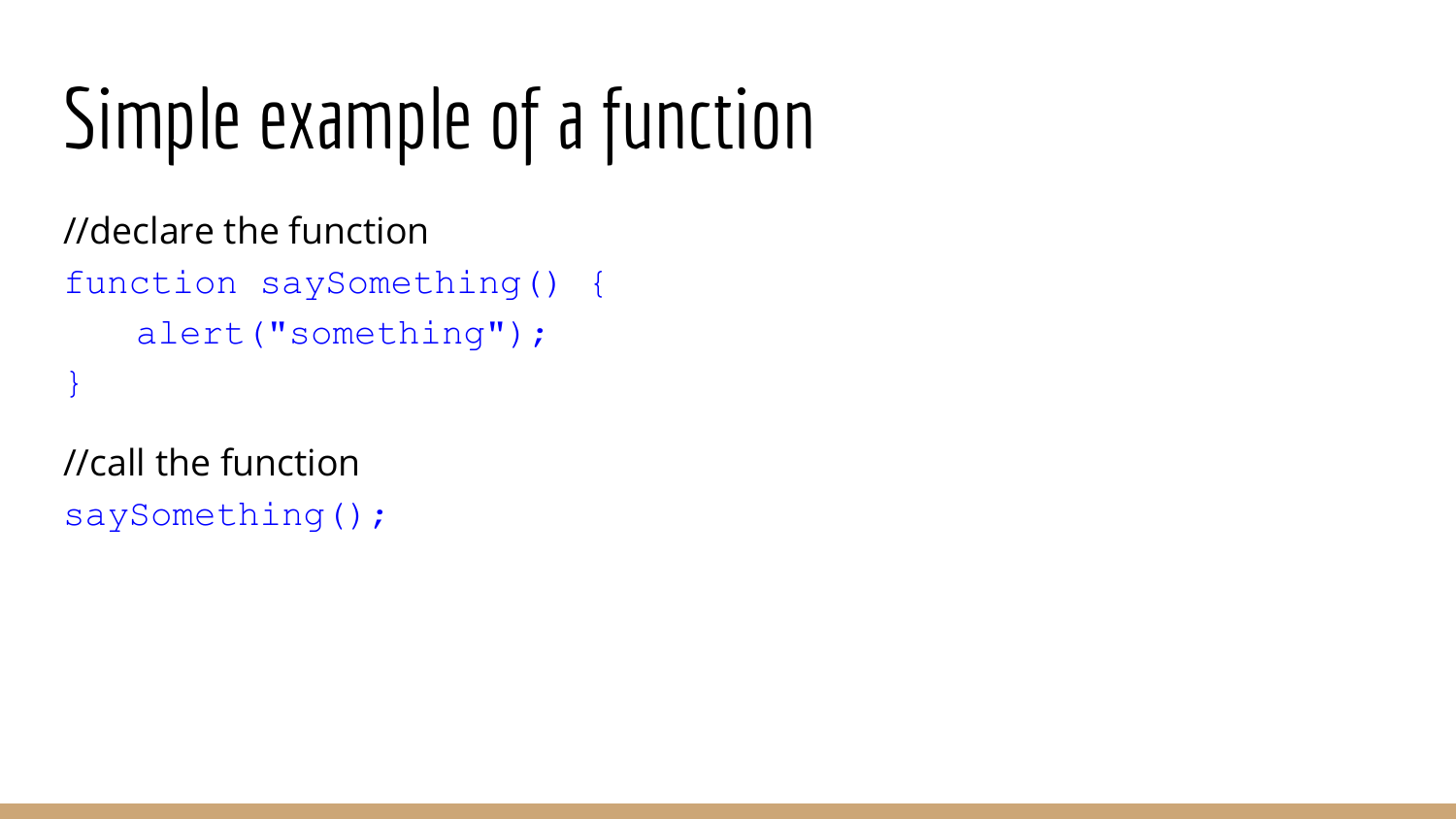## An example of a function that takes arguments

//declare the function

```
function saySomething(stuffToSay) {
   alert(stuffToSay);
}
```
//call the function

```
saySomething("I have a lot to say!");
```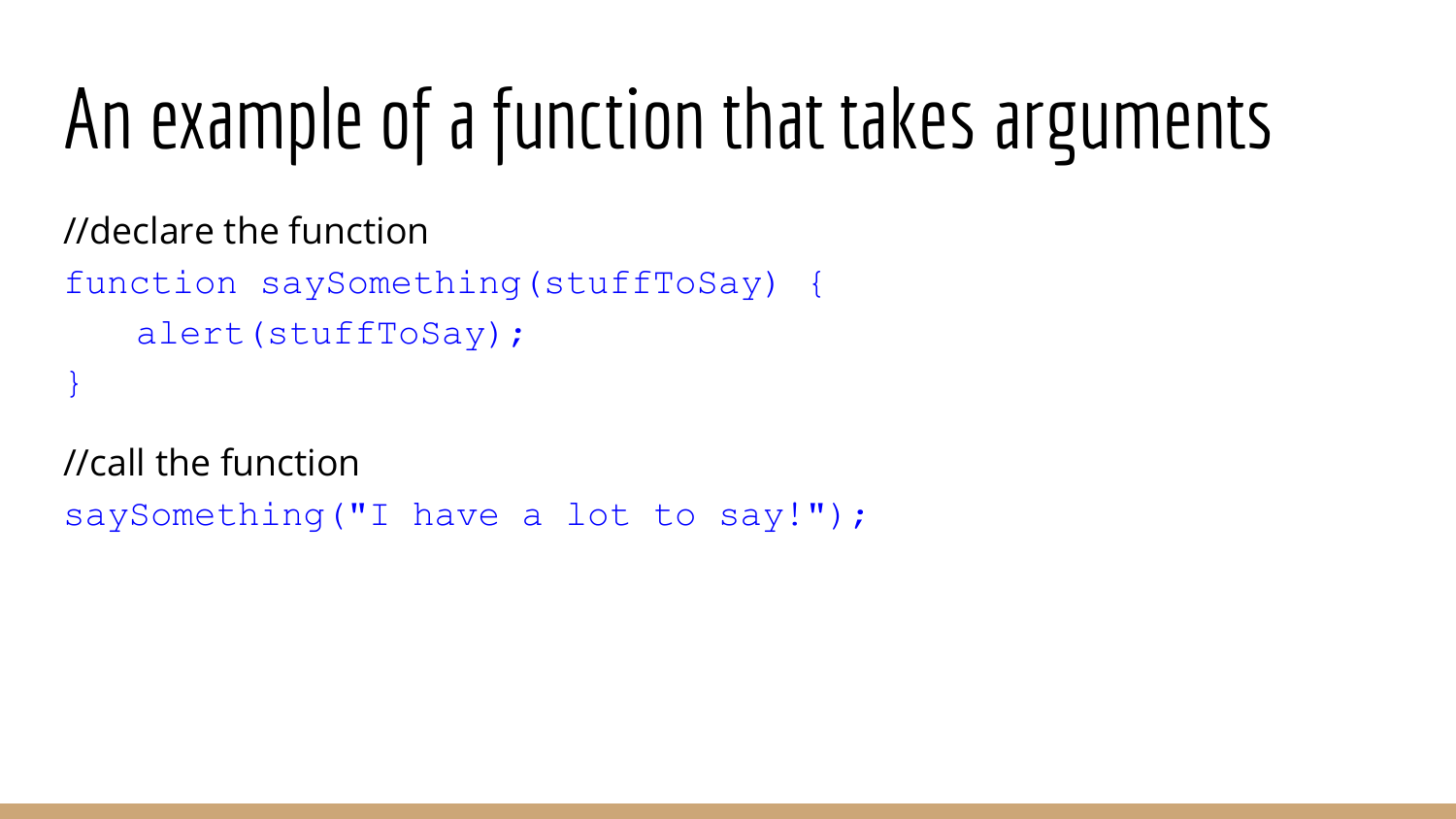## An example of a function that returns data

//declare the function

```
function saySomethingTwice(stuffToSay) {
   return stuffToSay + " " + stuffToSay;
}
```
//call the function

```
var result = saySomethingTwice("I have a lot to say!");
```
//now do anything you want with the result!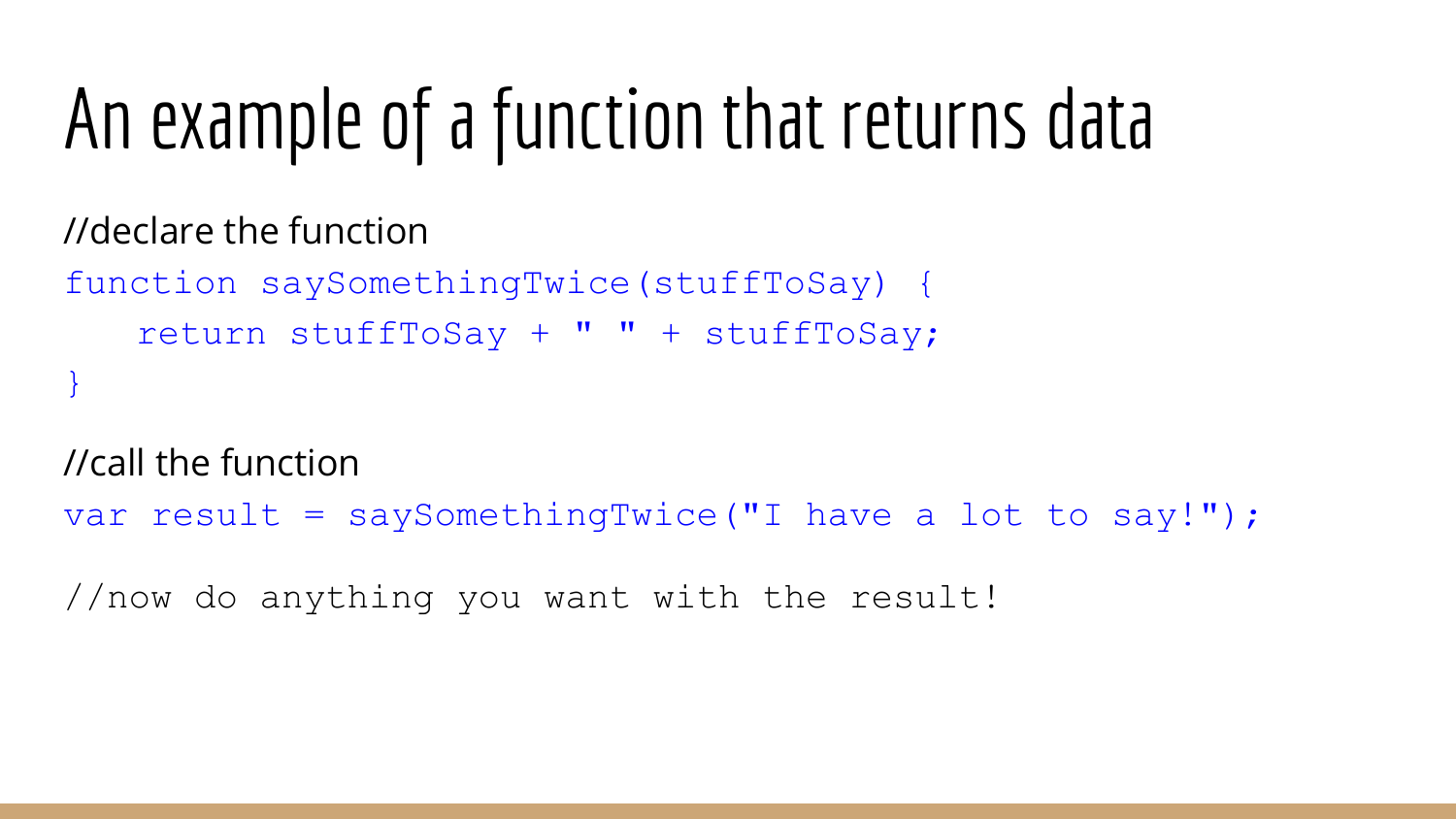## A Better solution to our problem

```
function countEverything() {
    var wives = 7:
     var sacks = 7 * wives;
    var cats = 7 * sacks;
     var kittens = 7 * \text{ cats};var total = wives + sacks + cats + kittens;return total;
}
```

```
var target = document.querySelector(".answer");
var currentText = target.innerText;
target.innerText = currentText + " " + countEverything();
```